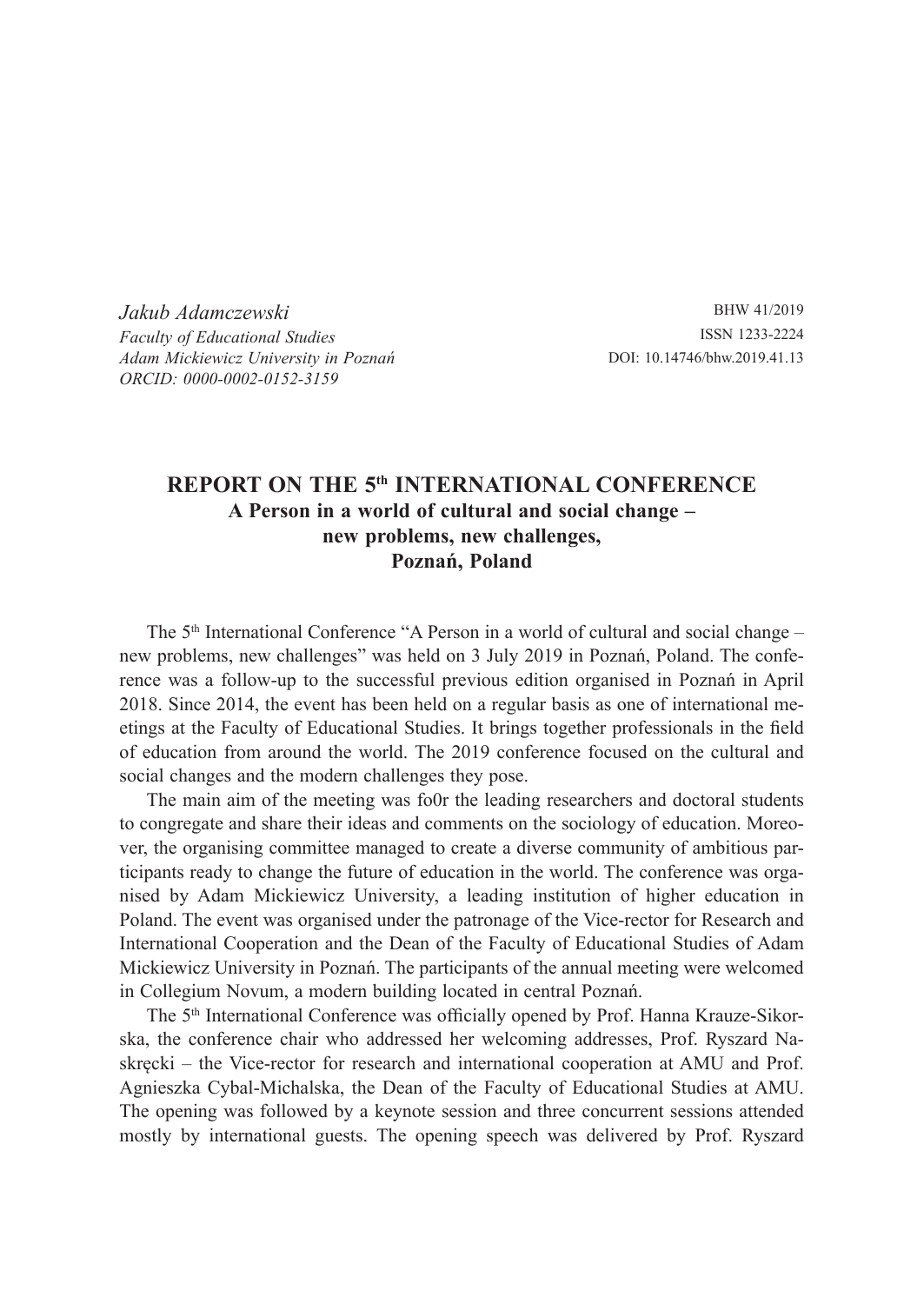Naskręcki who, as mentioned before, is the Vice-rector at Adam Mickiewicz University in Poznan. His speech revolved around the new perspectives and opportunities of the new law on science and tertiary education in Poland. Next, Prof. Agnieszka Cybal-Michalska, Dean of the Faculty of Educational Studies, delivered a speech on "The proactive orientation of a subject in a world of limitless careers".Orit Haller-Hayon, Ph.D. was a subsequent speaker who presented her point of view on children's games and their impact on collectivism and individualism. The next lecturer, Prof. Jacek Pyżalski, presented important issues reflected in the current EU Kids Online Polish data. His presentation was followed by Michał Klichowski, Ph.D., Mateusz Marciniak, Ph.D. and Tomasz Przybyła, Ph.D. who drew the participants' attention to the COST projects and the opportunities they create for young scientists. The last speaker in this part of the agenda was Prof. Jakub Isański who presented his research results. On the same day, three concurrent breakout sessions were organised in different sittings.

After a short break, the second session started with three concurrent sessions. The first of them was opened by Sali Manor Franco who talked about a model future graduate of the educational system in Israel. Next, Iman Fahoum talked about transforming schools into a professional learning community based on a case study of Israeli juniorhigh schools. Later on, Orit Lehrer Kanfo delivered a presentation about improving the quality of tertiary education. His speech was followed by Anna Schmidt who presented the environment's cooperation which can be conducive to the development of a preschool child. Later on, Michalina Kasprzak presented her research on developing the creative potential of children based on of local centres in Poland and Spain. Elanit Ayzik delivered a speech about teachers' awareness in Israeli schools. Next, Fani Alezra talked about educational initiatives as a way of empowering pre-school teachers and improving their image., Chen Goldberg presented his findings on Northern Israel's pedagogical outlook on Arab mathematics and religion among teachers. The last speech was delivered by Jakub Adamczewski who focused on the education, the problems and challenges faced by teachers in Finland.

The second session on the same day was continuation of some of the topics from the morning. The first to start was Joanna Sikorska who talked about new media in schools as a way of reaching younger generations. Next, Maja Abu Hatoum presented the impact of online collaborative research into mathematical competence in the Arab community. Eman Baloum delivered a speech about adolescents with learning disabilities and the risk of the Internet addiction. Ibrahim Haj Yahya talked about the modernisation of the Arab population and its share of cyberbullying among adolescent students. Maciej Zychowicz presented his research into intergenerational relations in the Internet-based reality. Next, Tal Brock Mizrachi explained the trust between e-patients and their physicians. Or Elimelech Raiskin deliverede a speech about ISIS's use of cyberspace and its territorial loss. The final speech was given by Jumana Mussa who talked about illnesses and the struggle against becoming a human computer based on Nicole Kruass' novel.